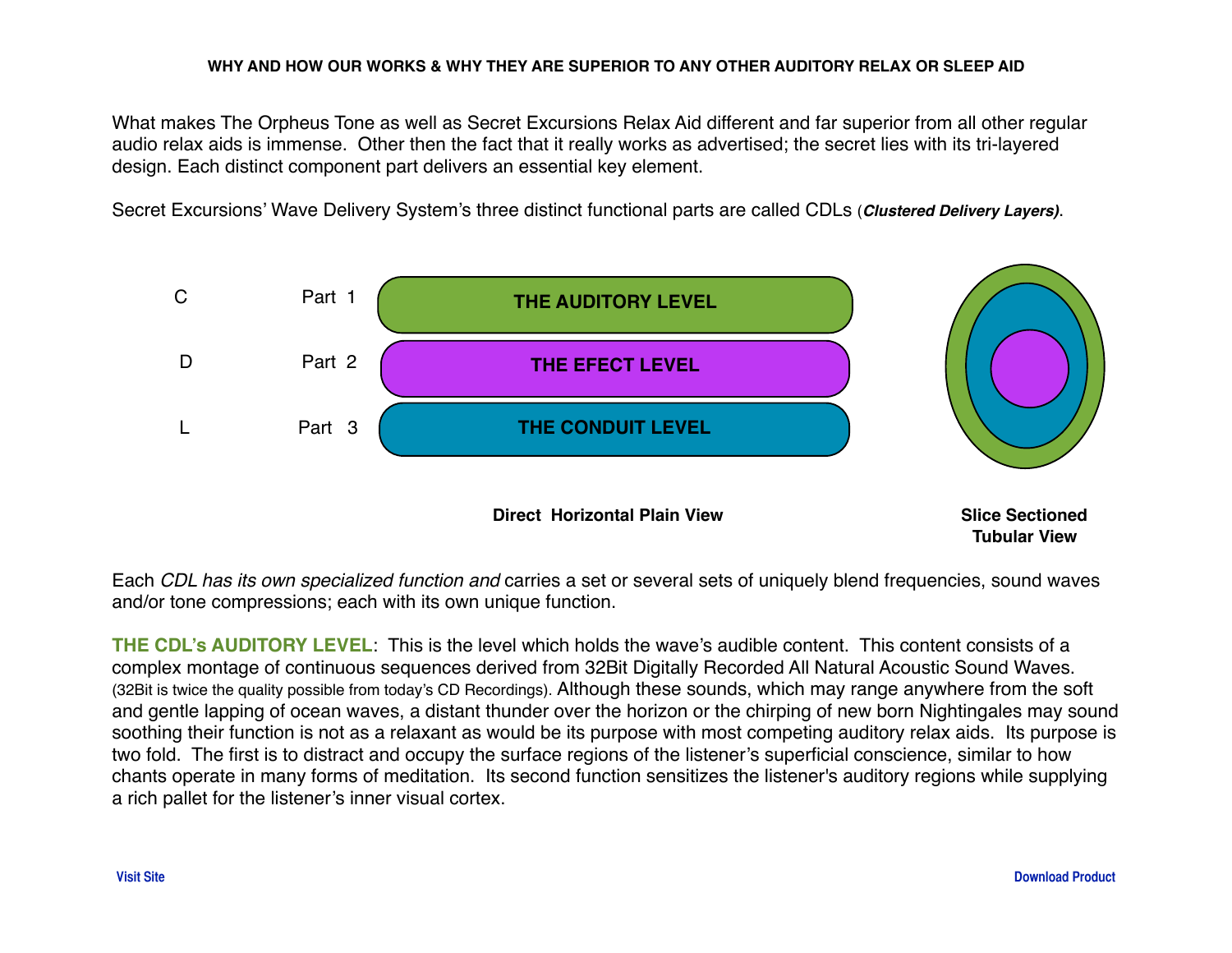**THE CDL's EFFECT LEVEL: As its name implies in more ways than one,** this critically important region is where the Pre-Harmonic Auditory Synthesized Sounds are first introduced to the second montage's pre-dithered mix. These effects are the man-made synthesis components; exactly crafted individualized tones created to correspond to the precise *resonate calibration* of *each* "Original" *Solfeggio Frequency*. When properly calibrated and sonically mixed to a Pre-Pythagorean Chromatic scale and precisely tempered to a ratio in full accord with the Fibonacci Sequence as measured for accuracy



in compliance with the principles of Rodin's Vortex Based Mathematics; they produce or modulate into existence what USAudio has coined "The Orpheus Tone." The Orpheus Tone is the result of a unique



modulating oscillation accruing harmoniously between a compressed tri-toned set of precisely filtered alternating frequencies. Most likely effected by The Orpheus Tone is the Pineal Gland. Functions of he Pineal Gland In Brief: The Pineal Gland's ability to produce the body's naturally powerful sleep inducing and dream intensifying chemical "*melatonin*" (which also trigger the release of other powerful relaxation inducing enzymes), acts somewhat like a cascade of Natural Body Power Switches turning off the mechanisms that keep us awake. **The frequencies and tones within The EFFECT LEVEL are Non-auditory.** They can be viewed with modified *assoiliscopic* devices but not heard by human ears. **The pineal gland or** *epiphysis* **synthesizes and secretes melatonin**, is a structurally simple hormone that communicates information about environmental lighting to various parts of the body. The light-transducing ability of the pineal gland has led some to call the pineal the "**third eye.**" Others, expert cosmologists consider the

Pineal Gland to be the seat of the soul. This separate area (not part of the brain but perhaps of the *brane*) also considered by a great many highly respected physicists to be the conduit between our spirit, conscious (*relationship between the mind and the world with which it interacts*) and our physical bodies. It's sufficient to say the Pineal Gland is simply much to fascinating to give just explanation to in this short piece. **It would however be quite correct in stating that even with the vast knowledge of today's advanced medical sciences, this tiniest of organs remains the most mysterious of all.** To summarize, THE CDL's EFFECT LEVEL puts you to sleep.